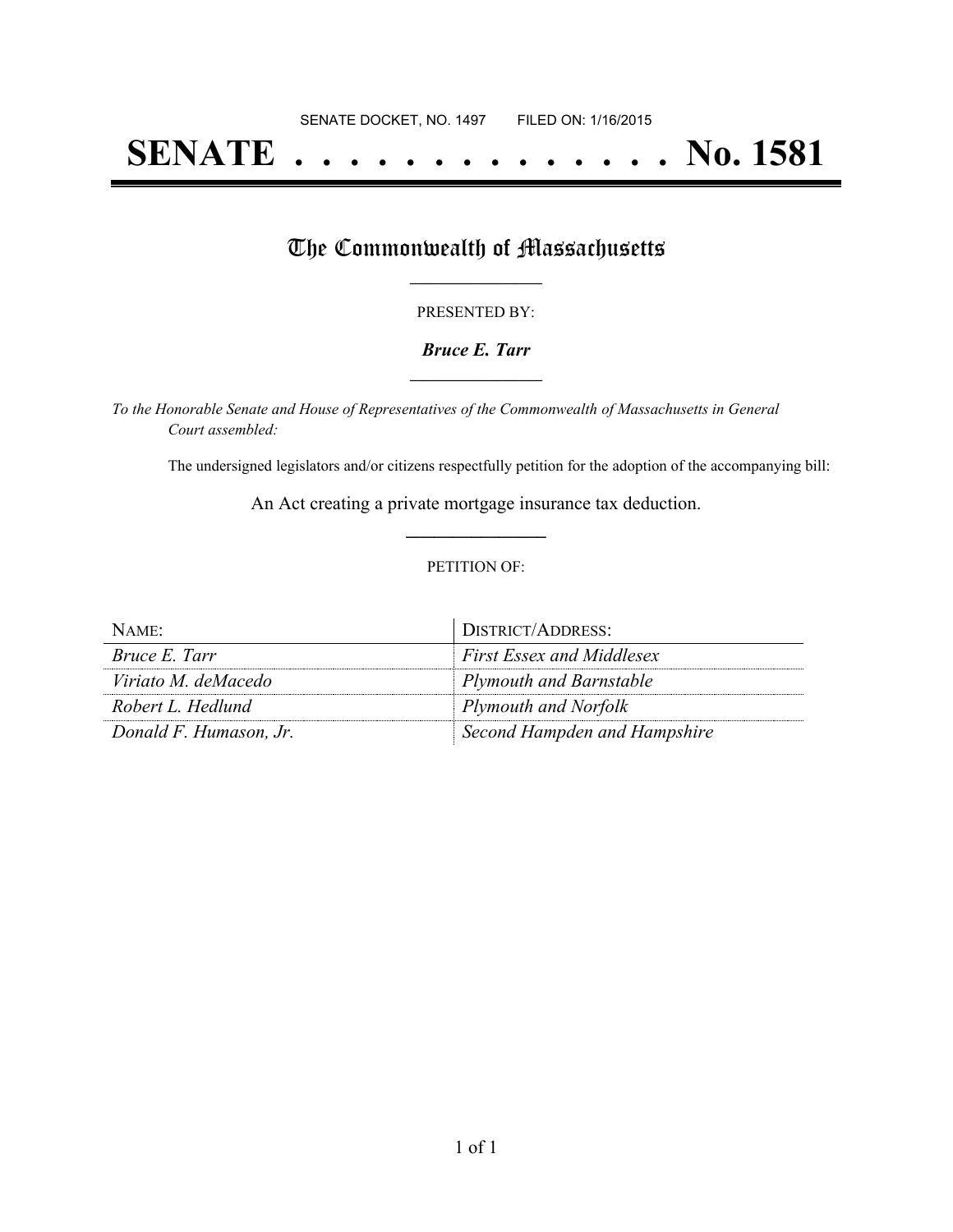#### SENATE DOCKET, NO. 1497 FILED ON: 1/16/2015

# **SENATE . . . . . . . . . . . . . . No. 1581**

By Mr. Tarr, a petition (accompanied by bill, Senate, No. 1581) of Bruce E. Tarr, Viriato M. deMacedo, Robert L. Hedlund and Donald F. Humason, Jr. for legislation to create a private mortgate insurance tax deduction. Revenue.

### [SIMILAR MATTER FILED IN PREVIOUS SESSION SEE SENATE, NO. *1425* OF 2013-2014.]

### The Commonwealth of Massachusetts

**In the One Hundred and Eighty-Ninth General Court (2015-2016) \_\_\_\_\_\_\_\_\_\_\_\_\_\_\_**

**\_\_\_\_\_\_\_\_\_\_\_\_\_\_\_**

An Act creating a private mortgage insurance tax deduction.

Be it enacted by the Senate and House of Representatives in General Court assembled, and by the authority *of the same, as follows:*

| SECTION 1. Paragraph (a) of Part B of Section 3 of chapter 62 of the General Laws, as |
|---------------------------------------------------------------------------------------|
|---------------------------------------------------------------------------------------|

2 appearing in the 2014 Official Edition, is hereby amended by inserting after subparagraph (17)

3 the following new subparagraph:-

4 (18) (a) An amount equal to premiums paid or accrued for qualified mortgage insurance 5 by the taxpayer during the taxable year in connection with acquisition indebtedness with respect 6 to a primary residence.

7 (b) The amount under clause (a) shall be reduced (but not below zero) by 10 percent of 8 such amount for each \$1,000 that a persons adjusted gross income for the taxable year exceeds 9 \$100,000.